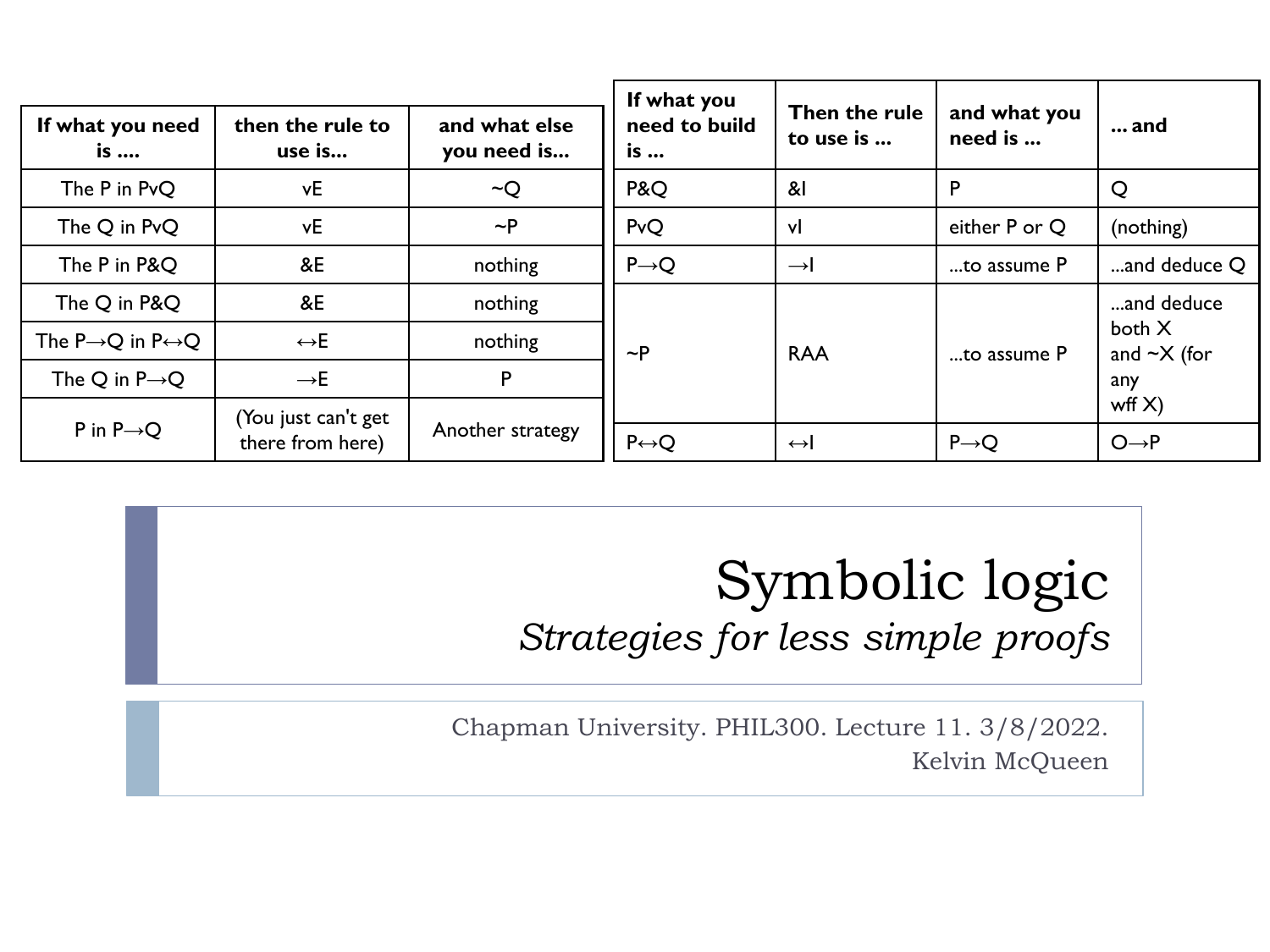The road to in-class exam 2

Today: section 1.5.

Less simple proofs.

Lectures 12 (3/10): section 1.5.

**Derived rules.** 

Lecture 13 (3/15): section 1.6.

**Filte** Theorems.

Lecture 14 (3/17): revision.

Lecture 15 (3/29): in-class exam 2.

▶ Covers sections 1.4, 1.5 and 1.6.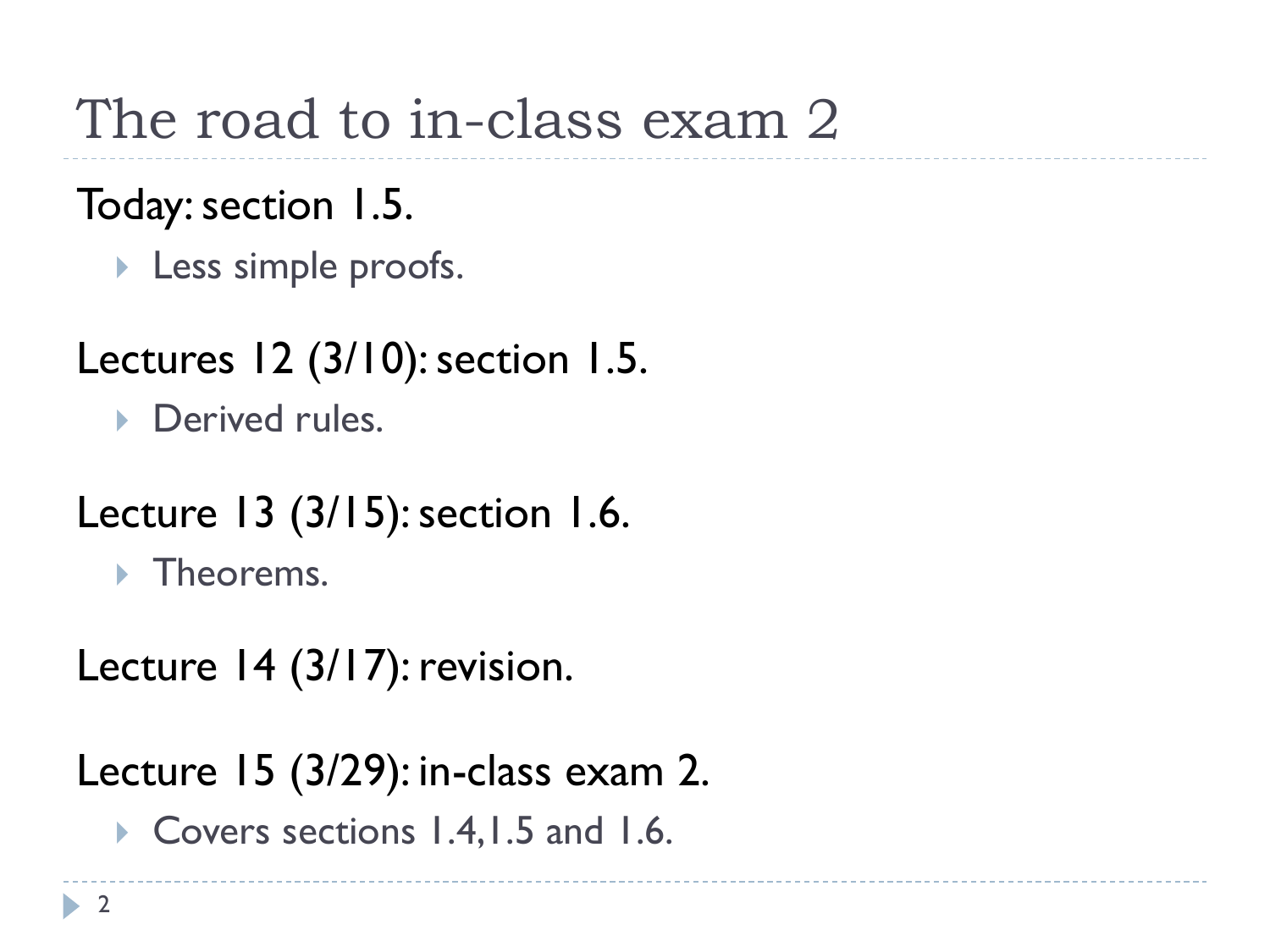## Truth tables versus proofs

### $\triangleright$  Truth tables

- By using the five truth tables (for the five connectives), we can prove the validity of many arguments.
- ▶ But they don't give us much insight into actual reasoning, and especially, how to go about building our own logical arguments.

### Proofs

- Embedded within each truth table is an *introduction* and an *elimination* rule (~ is the exception).
- These represent *the foundations of logical reasoning* and are used (and misused) in all arguments we see in everyday life, philosophy, science, and mathematics.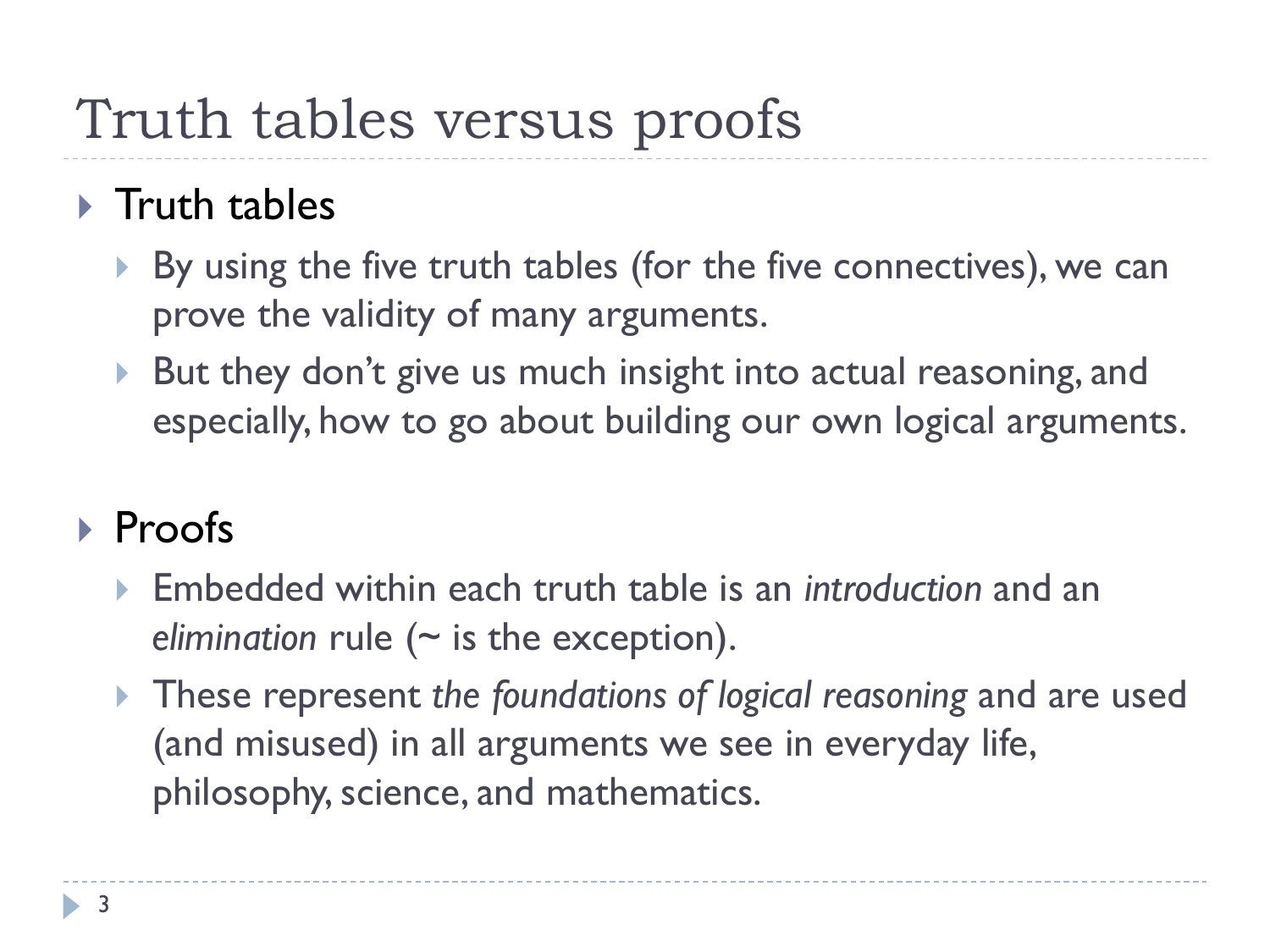### Examples: arrow and wedge elimination

- Arrow-elim
	- Given a conditional sentence (at line *m*) and another sentence that is its antecedent (at line *n*), conclude the consequent of the conditional.

(*m*): If I'm going to get an A in the next exam, then I *must* do lots of proof exercises.

(*n*): I *am* going to get an A in the next exam.

(*conclude*): I *must* do lots of proof exercises.

### Wedge-elim

 Given a sentence (at line *m*) that is a disjunction and another sentence (at line *n*) that is a denial of one of its disjuncts, conclude the other disjunct.

(*m*): I'm going to do lots of proof exercises or I'm going to get a mediocre grade in the next exam.

(*n*): I'm *not* going to getting a mediocre grade in the next exam. (*conclude*): I'm going to do lots of proof exercises.



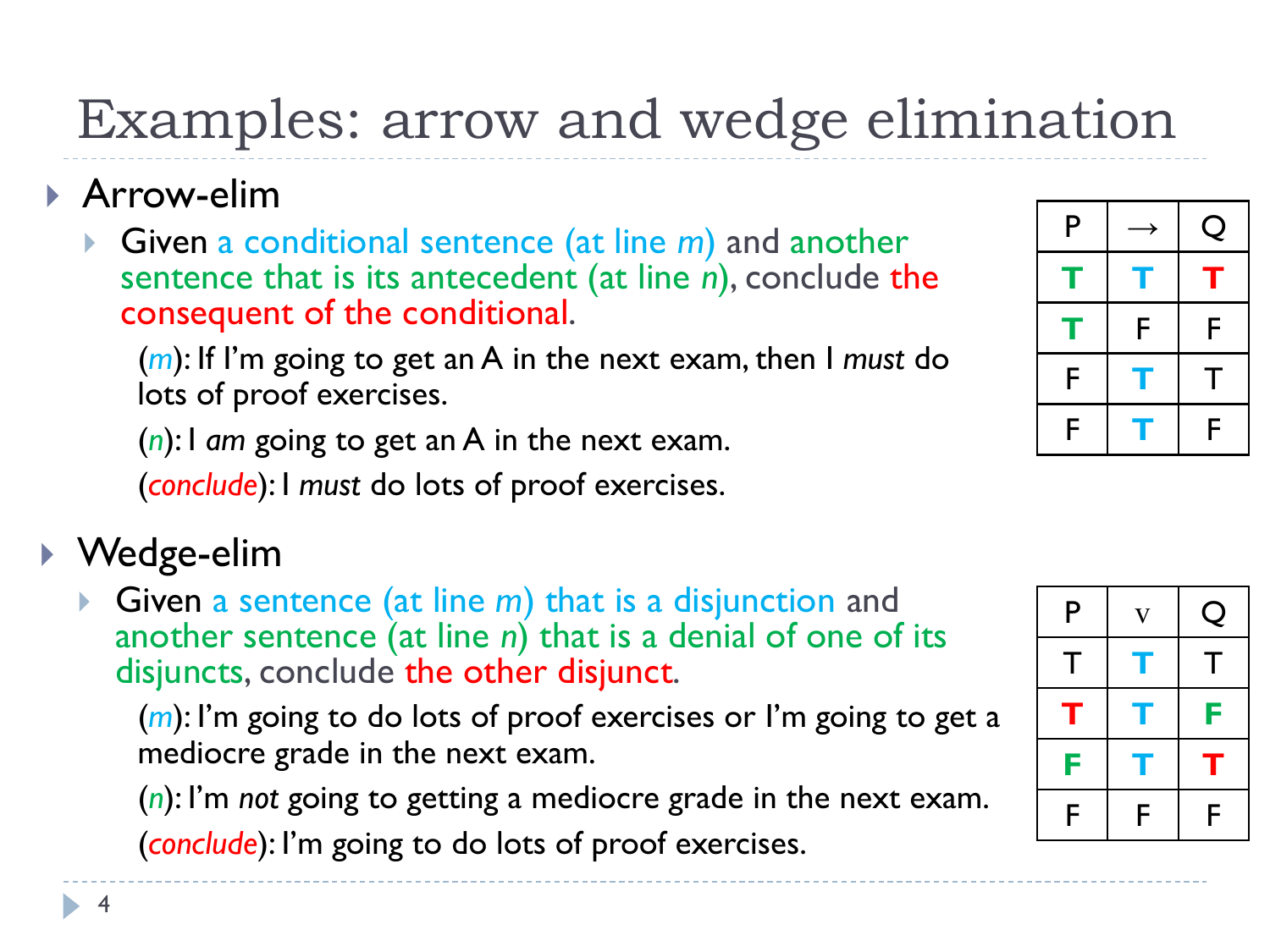### Arrow introduction

- **Arrow-intro** 
	- Given a sentence (at line *n*) conclude a conditional having it as the consequent and whose antecedent appears in the proof as an assumption (at line *m*).

(*premise*): If all choices are determined, then no choices are free.

(*premise*): If no choices are free, then no one is responsible for what they do.

(*n*): [*Assume for argument's sake that*] all choices are determined.

(*m*): No one is responsible for what they do.

(*conclude*): If all choices are determined, then no one is responsible for what they do.

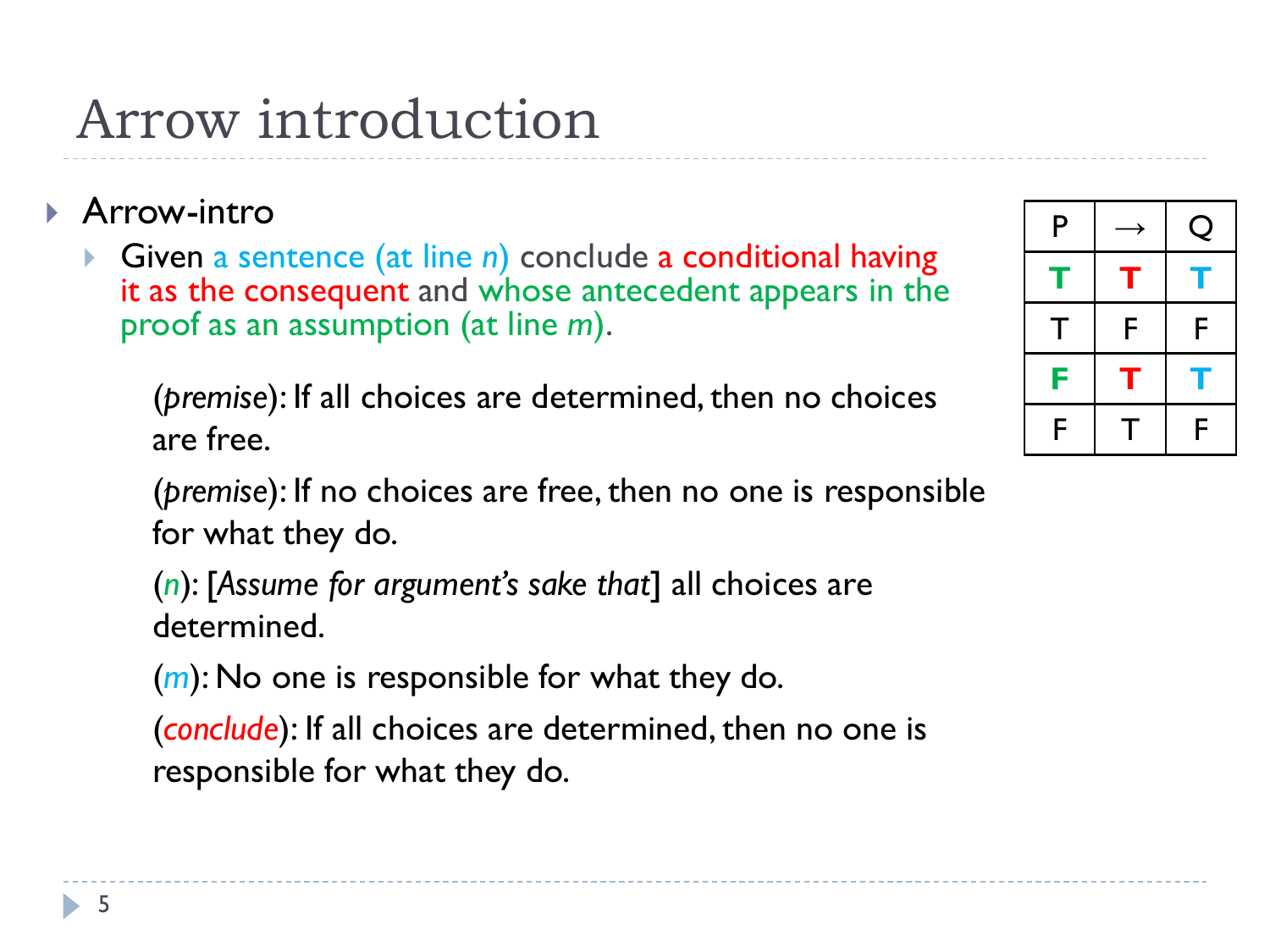# Reductio ad absurdum (RAA)

### RAA

- Given both a sentence and its denial (at lines *m* and *n*), conclude the denial of any assumption appearing in the proof (at line *k*).
	- Here, the intuition is that *if an assumption is responsible for a contradiction* (a sentence and its denial both being true), *that assumption must be false*.
	- ▶ So, if you want to prove something (anything), assume its denial and show that the assumption leads to a contradiction.

#### *Example*: prove that there's **no** largest number.

(*premise l*): If there is a largest number, N, then there is no such number as N+1. (*premise m*): There is such a number as N+1.

(*k*): [*Assume for argument's sake that*] There **is** a largest number, N.

(*n*): There is no such number as N+1 (*from premise 1 and assumption k*)

(*conclude*): There is no largest number (*since (k) led to the contradiction in m and n*).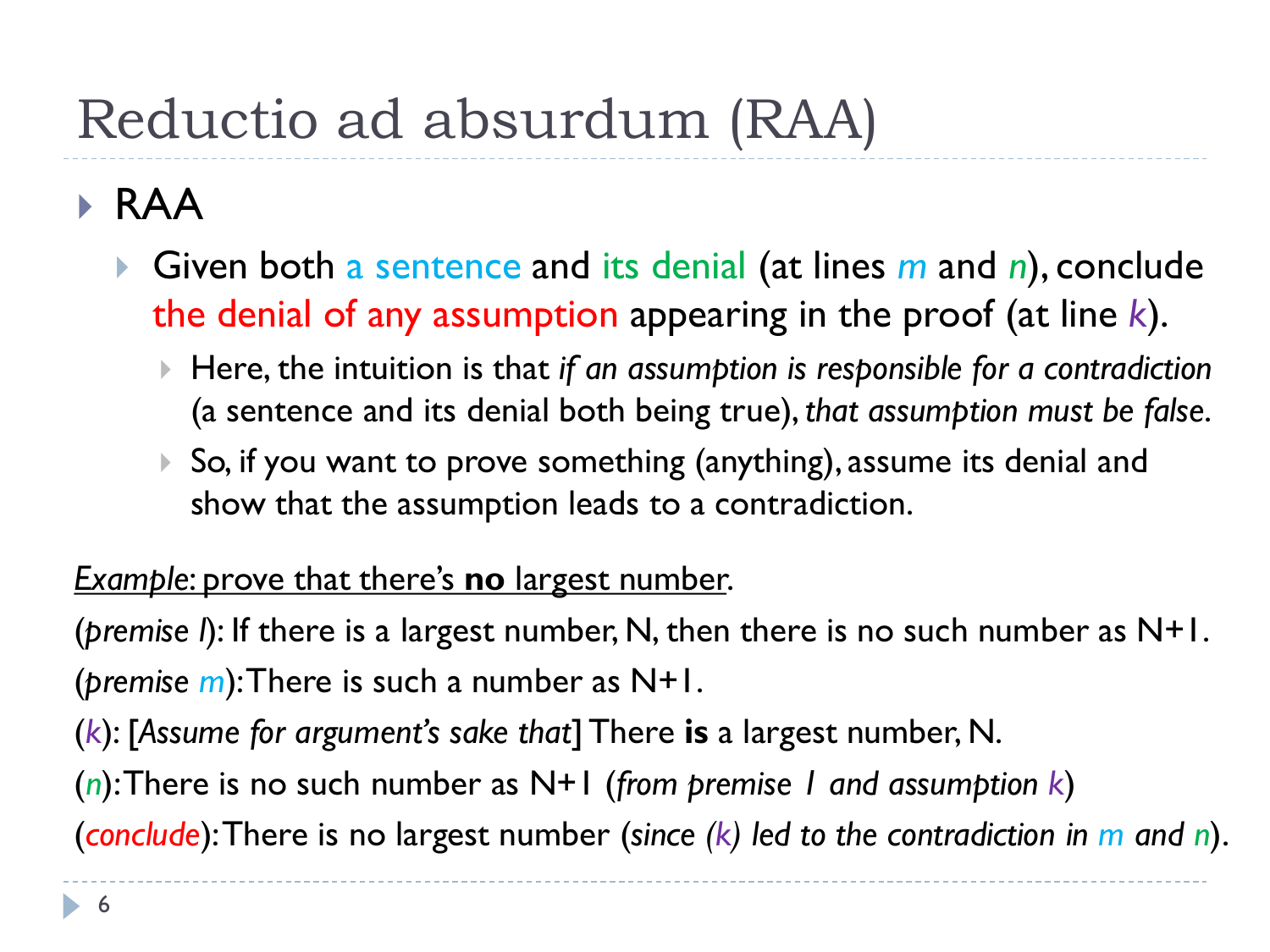## Strategies for less simple proofs

### First ask: what am I trying to prove?

- A proof is a trip to a given destination (the conclusion) from a given starting point (the premises).
- Your task is to discover *a* route, but not *the* route, since there are often many different ones.
- A general strategy for getting to where you want to go from where you already are is to *work backwards from your destination*.
	- ▶ Start with where you want to end up (the conclusion), and figure out how you could get there.
	- Keep working backwards until you find that what you need is something you know how to get from the premises.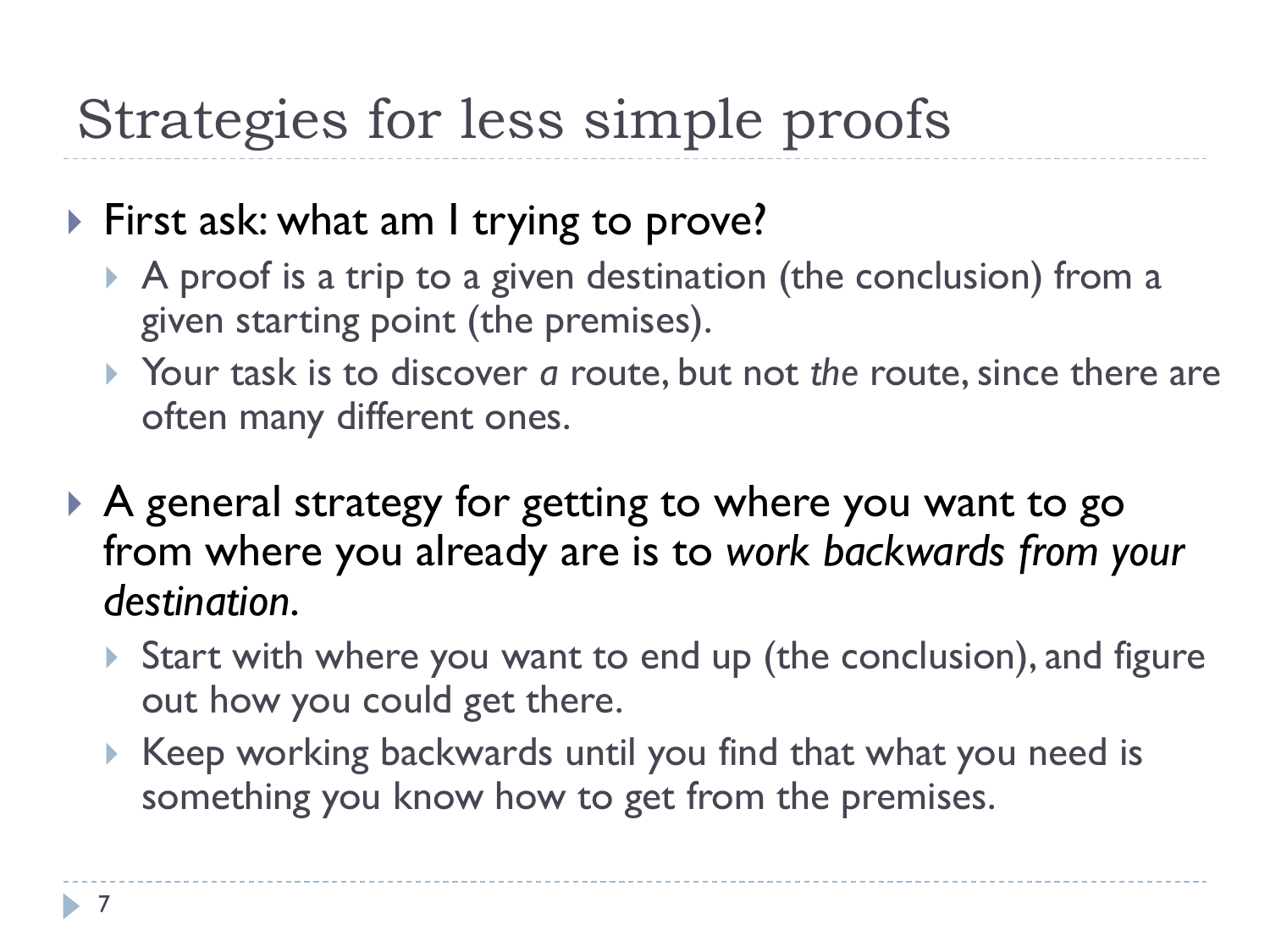## Know how to identify main connectives

- In sentential logic there are exactly *six* kinds of wellformed-formula (wff). Every wff is:
	- 1. Atomic (a letter all by itself), or
	- 2. a Negation (main connective: ~), or
	- 3. a Conjunction (main connective: &), or
	- 4. a Disjunction (main connective: v), or
	- 5. a Conditional (main connective:  $\rightarrow$ ), or
	- 6. a Biconditional (main connective:  $\leftrightarrow$ ).
- If The main connective of the wff you're working with determines both the strategies for proving it and the strategies for using it in proving other things.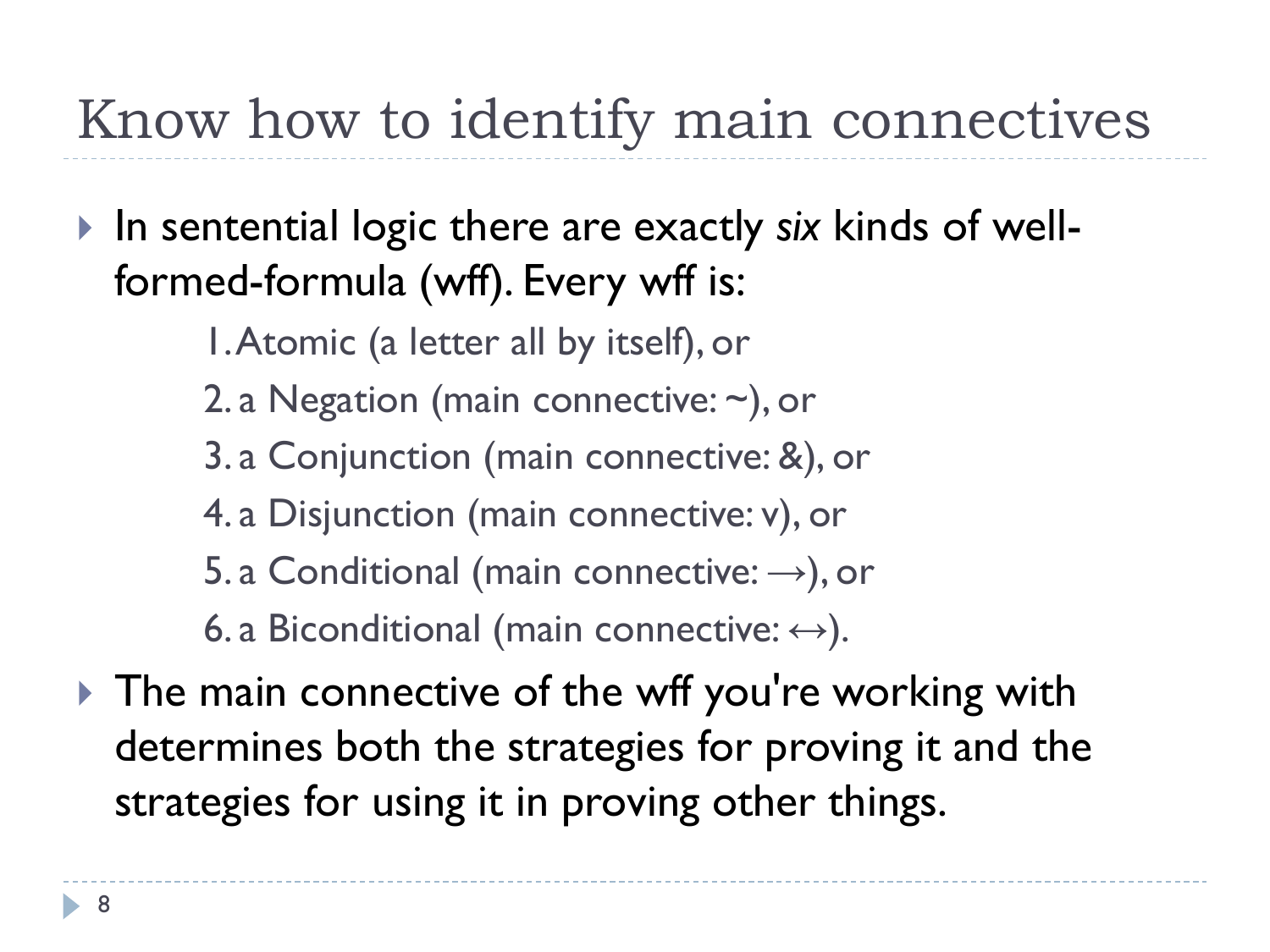# The direct approach

- 1. Do I already have the wff that I need to prove, as a constituent part of something I already have?
- 2. If I do, how do I take that thing apart and get out the wff that I need? - The *Elimination* rules are useful here.
- 3. If I don't, then how do I build what I need?
	- The *Introduction* rules are useful here.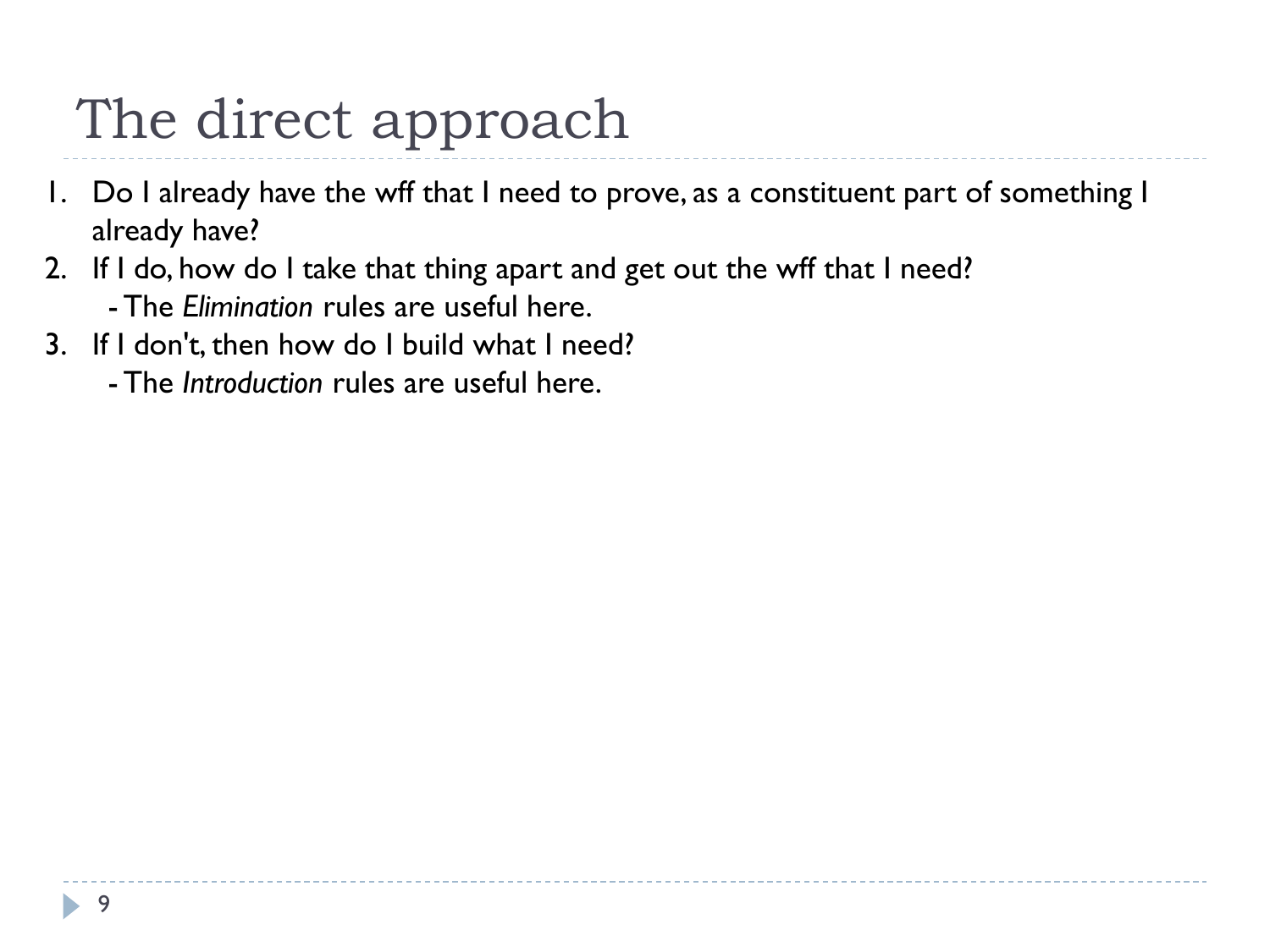# The direct approach

- 1. Do I already have the wff that I need to prove, as a constituent part of something I already have?
- **2. If I do, how do I take that thing apart and get out the wff that I need? -The** *Elimination* **rules are useful here.**
- 3. If I don't, then how do I build what I need?
	- The *Introduction* rules are useful here.

| If what you need is                            | then the rule to use is                 | and what else you need<br><b>is</b> |
|------------------------------------------------|-----------------------------------------|-------------------------------------|
| The P in PvQ                                   | vE                                      | $\sim Q$                            |
| The Q in PvQ                                   | vE                                      | $\sim P$                            |
| The P in P&Q                                   | &E                                      | nothing                             |
| The Q in P&Q                                   | &E                                      | nothing                             |
| The P $\rightarrow$ Q in P $\leftrightarrow$ Q | $\leftrightarrow$ E                     | nothing                             |
| The Q in $P\rightarrow Q$                      | $\rightarrow$ E                         | P                                   |
| P in $P \rightarrow Q$                         | (You just can't get there<br>from here) | Another strategy                    |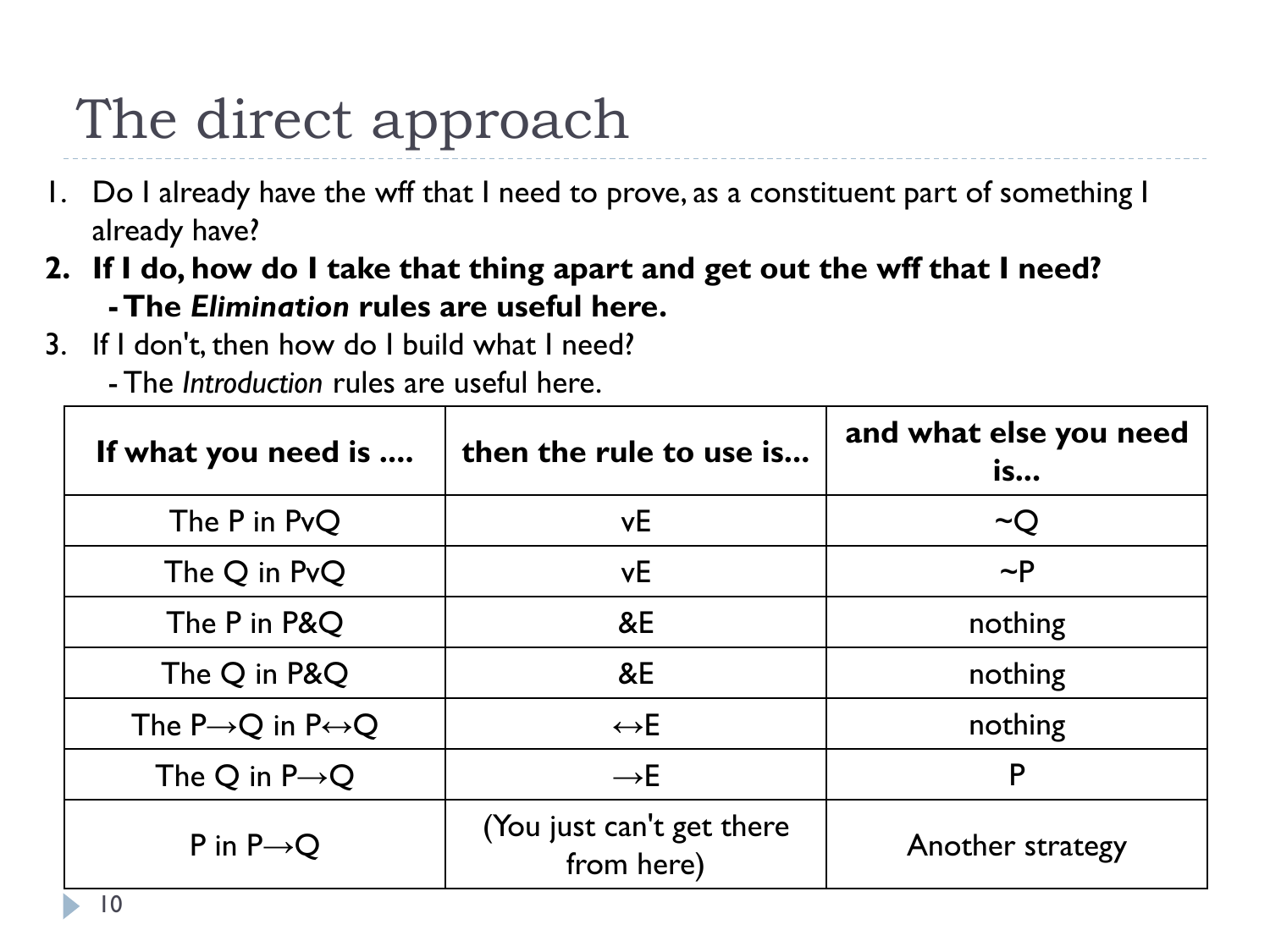# The direct approach

- 1. Do I already have the wff that I need to prove, as a constituent part of something I already have?
- 2. If I do, how do I take that thing apart and get out the wff that I need? - The *Elimination* rules are useful here.
- **3. If I don't, then how do I build what I need?**
	- **-The** *Introduction* **rules are useful here.**

| If what you need<br>to build is | Then the rule to<br>use is | and what you<br>need is | $\ldots$ and                                               |
|---------------------------------|----------------------------|-------------------------|------------------------------------------------------------|
| P&Q                             | $\mathsf{R}$               | P                       |                                                            |
| PvQ                             | vl                         | either P or Q           | (nothing)                                                  |
| $P\rightarrow Q$                | $\rightarrow$              | to assume P             | and deduce Q                                               |
| $\sim P$                        | <b>RAA</b>                 | to assume P             | and deduce both<br>X<br>and $\sim$ X (for any<br>wff $X$ ) |
| $P \leftrightarrow Q$           | $\leftrightarrow$          | $P\rightarrow Q$        | $O{\rightarrow}P$                                          |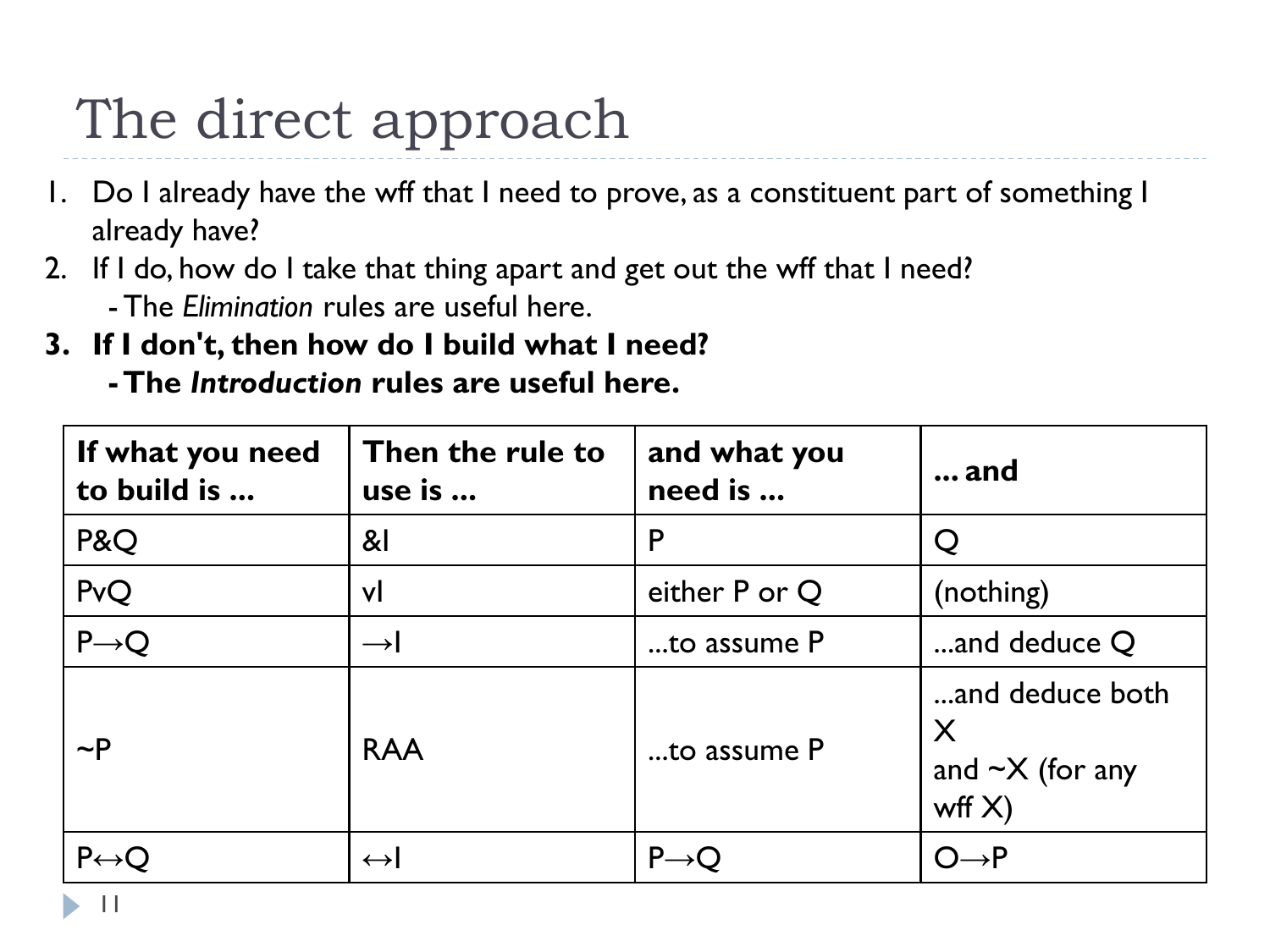# The indirect approach

- Sometimes, the direct approach doesn't work.
	- In that case, you can always resort to assuming a denial of what you want to get, then try to get a contradiction so that you can use RAA.

 $P V P F P$  $(1)$  P v P A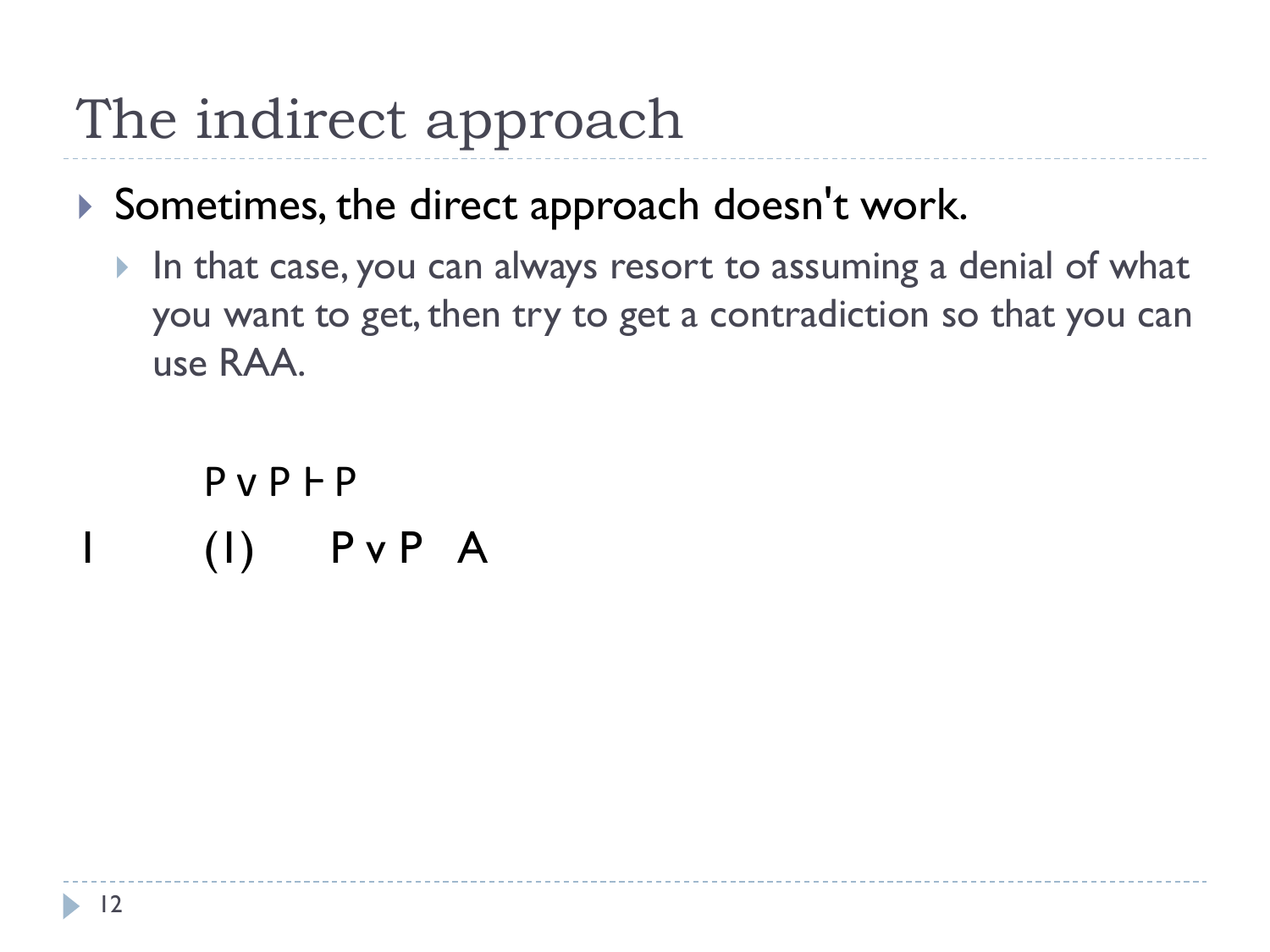## The indirect approach

- Sometimes, the direct approach doesn't work.
	- In that case, you can always resort to assuming a denial of what you want to get, then try to get a contradiction so that you can use RAA.

|              | P V P F P |              |                 |
|--------------|-----------|--------------|-----------------|
| I            | (1)       | $P \vee P$ A |                 |
| $\mathbf{2}$ | (2)       | $\sim$ P     | A               |
| 1,2          | (3)       | P            | 1,2vE           |
|              | (4)       | P            | $2,3$ RAA $(2)$ |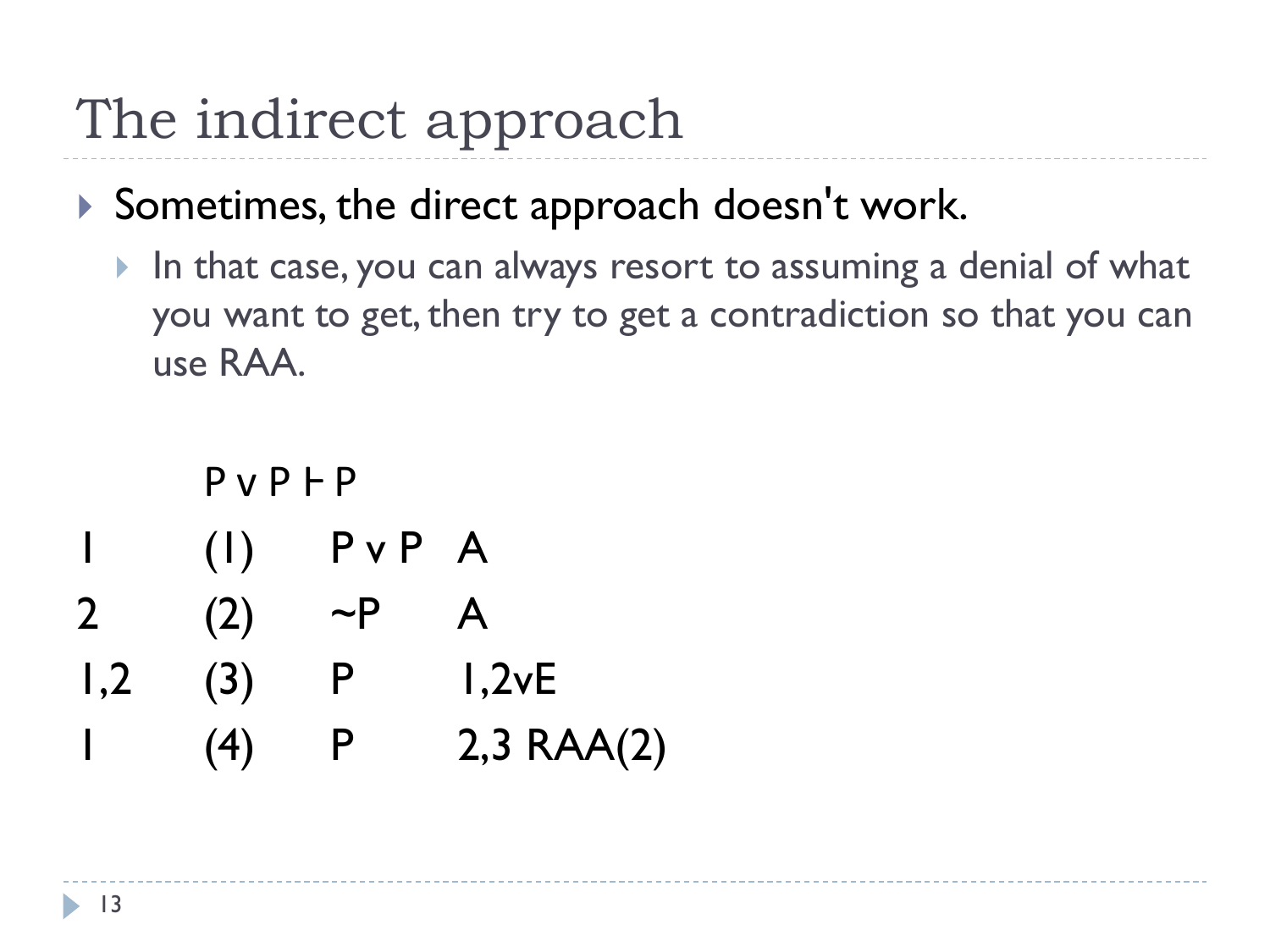*Comment.* If a sequent has just one sentence on each side of a turnstile, a reversed turnstile may be inserted  $(\neg)$  to represent the argument from the sentence on the right to the sentence on the left.

Example.  $P \dashv\vdash P \lor P$ 

*Comment*. This example corresponds to two sequents:  $P \vdash P \lor P$  and  $P \lor P \vdash P$ . You may read the example as saying 'P therefore P or P, and P or P therefore P'. When proving  $\phi \dashv \vdash \psi$ , one must give two proofs: one for  $\phi \vdash \psi$  and one for  $\psi \vdash \phi$ .